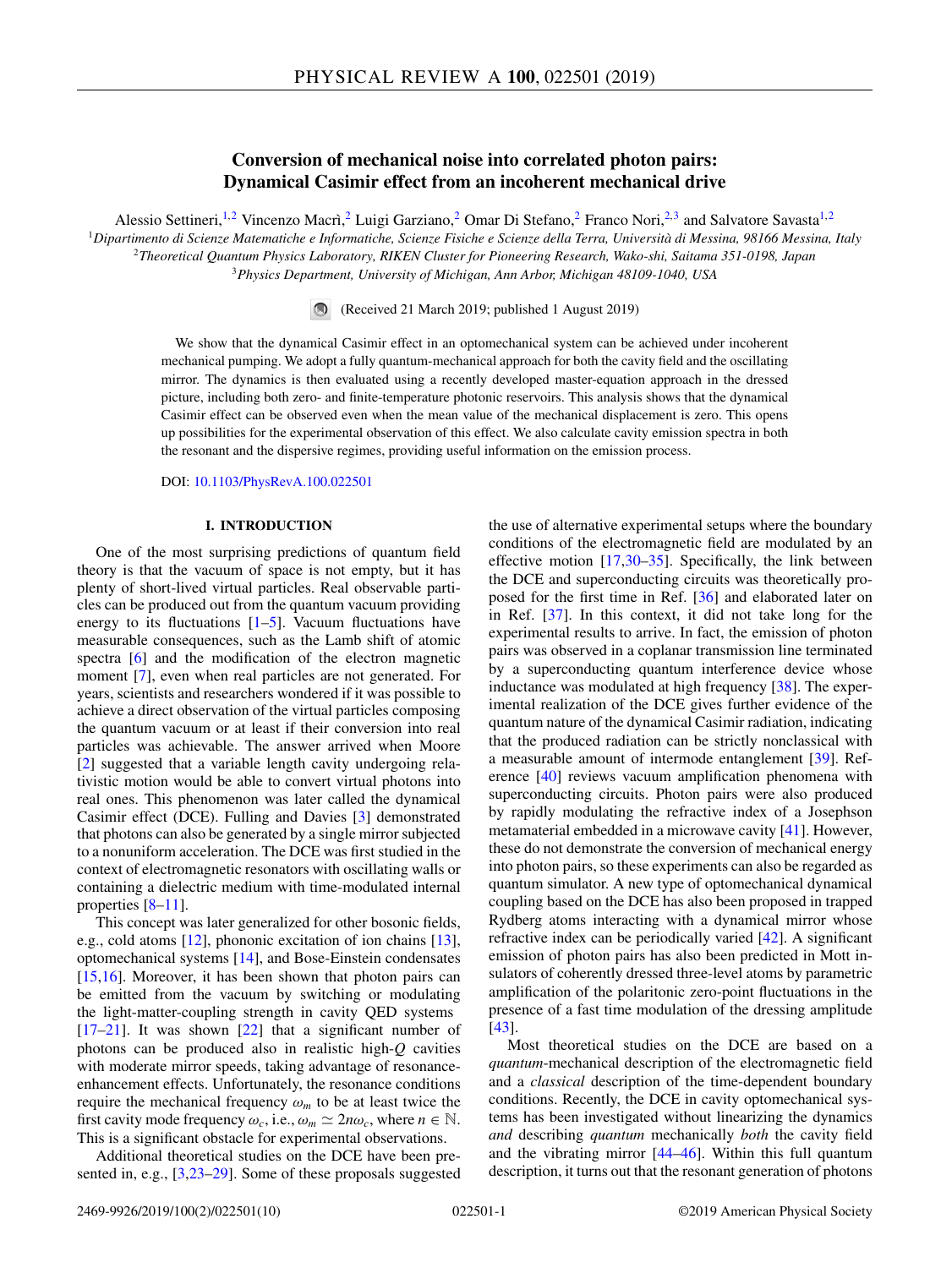<span id="page-1-0"></span>from the vacuum is determined by several ladders of mirrorfield vacuum Rabi-like splittings. The resulting general resonance condition for the photon-pair production is  $k\omega_m \simeq 2n\omega_c$  $(k, n \in \mathbb{N})$ . This corresponds to processes where *k* phonons in the mechanical oscillator are converted into *n* cavity photon pairs. This generalized resonance condition enables a resonant production of photons out from the vacuum even for mechanical frequencies lower than the lowest cavity-mode frequency, thus removing one of the major obstacles for the experimental observation of this effect.

In addition, it has been shown that a vibrating mirror prepared in an excited state (mechanical Fock state) can spontaneously emit photons like a quantum emitter. In this case, however, a photon pair is emitted instead of a single photon.

Moreover, it has been recently demonstrated that virtual Casimir photon pairs can be used to enable a coherent motional coupling between two spatially separated movable mirrors, allowing this kind of optomechanical system to also operate as a mechanical parametric down-converter even at very weak excitations [\[47\]](#page-8-0). Entangled photons from the vacuum can also be generated by using microwave circuit-acoustic resonators [\[48\]](#page-8-0).

The approach considered in Ref. [\[46\]](#page-8-0) also extends the investigation of the DCE to the optomechanical ultrastrongcoupling regime, where the optomechanical coupling rate is comparable to the mechanical frequency [\[49–55\]](#page-8-0). This regime, which attracted great interest also in cavity QED giving rise to a great variety of novel quantum effects [\[20,](#page-7-0)[56–58\]](#page-8-0), turned out to be an essential feature for the realization of new interesting proposals in quantum optomechanics [\[59–61\]](#page-8-0).

Temperature effects also play an important role in the generation of photons in a resonantly vibrating cavity [\[62](#page-8-0)[–65\]](#page-9-0). Specifically, it turns out that the thermal contributions in these systems under the influence of time-dependent boundary conditions lead to a strong enhancement of photon-pair production at finite temperatures.

Encouraged by the results obtained in Ref. [\[46\]](#page-8-0), here we investigate the dynamics of an optomechanical system in a fully quantum-mechanical framework, under incoherent mechanical excitation, using a master-equation approach. This allows us to demonstrate that a remarkable Casimir photonpair flux is produced even considering a thermal-like noise source coupled only to the mechanical degree of freedom. For ultrastrongly coupled hybrid quantum systems [\[66–70\]](#page-9-0), the standard quantum-optical master equation breaks down and a dressed master-equation approach is needed [\[56](#page-8-0)[,71,72\]](#page-9-0). Furthermore, if the energy-level spectrum displays a quasi-harmonic behavior [\[51\]](#page-8-0), like in optomechanical systems, a new dressed master equation [\[73,74\]](#page-9-0) not involving the usual secular approximation is required.

The outline of this article is as follows. In Sec.  $II$  we briefly introduce the theoretical model and the dressed masterequation approach for quasiharmonic hybrid systems. Section [III](#page-2-0) is devoted to the presentation of the energy-level structure, focusing the attention on the avoided level crossings giving rise to the DCE. In Sec. [IV](#page-3-0) we apply the generalized master equation [\[74\]](#page-9-0) to calculate the dynamics of the system at finite temperatures and, using the quantum regression



FIG. 1. Schematic of a generic optomechanical system. One of the mirrors of the optical cavity is coupled to a noise source with effective temperature  $T_{\gamma}$  and can vibrate at frequency  $\omega_m$ . This system can generate Casimir photon pairs.

theorem, we present the power spectra in the weakand strong-light-matter-coupling regimes. We summarize in Sec. [V.](#page-6-0)

## **II. MODEL**

We study a standard optomechanical system composed of an optical cavity with a movable end mirror (see Fig. 1). Moreover, we consider a radiation pressure coupling between the first cavity mode and a single mechanical mode.

The system Hamiltonian can be written as

$$
\hat{H}_{\rm S} = \hat{H}_0 + \hat{V}_{\rm om} + \hat{V}_{\rm DCE},\tag{1}
$$

where  $(h = 1$  throughout the paper)

$$
\hat{H}_0 = \omega_c \hat{a}^\dagger \hat{a} + \omega_m \hat{b}^\dagger \hat{b} \tag{2}
$$

is the uncoupled Hamiltonian and

$$
\hat{V}_{\text{om}} = g\hat{a}^{\dagger}\hat{a}(\hat{b} + \hat{b}^{\dagger})
$$
\n(3)

is the standard optomechanical interaction Hamiltonian. Here  $\omega_c$  is the resonator frequency,  $\omega_m$  is the mechanical frequency, *g* is the optomechanical coupling strength, and  $\hat{a}$  ( $\hat{b}$ ) and  $\hat{a}^{\dagger}$  ( $\hat{b}^{\dagger}$ ) are, respectively, the bosonic creation (annihilation) operators for the cavity and mechanical modes. Finally, the perturbation term determining the DCE is

$$
\hat{V}_{DCE} = \frac{g}{2} (\hat{a}^2 + \hat{a}^{\dagger 2}) (\hat{b} + \hat{b}^{\dagger}).
$$
\n(4)

Since in this case the  $\hat{V}_{\text{DCE}}$  term only couples bare states having energy differences  $2\omega_c \pm \omega_m$  much larger than the coupling strength *g*, it can be neglected. Also, this interaction term is often neglected when describing most of the experimental optomechanical systems, where the mechanical frequency is much smaller than the cavity frequency.

The resulting total Hamiltonian conserves the photon number and can be diagonalized separately in each *n*-photon subspace. The general quantum state of such a system is

$$
|n, k_n\rangle = |n\rangle \otimes \hat{D}(n\eta)|k\rangle, \qquad (5)
$$

where the integer  $k_n$  represents the vibrational excitations of the mechanical resonator in the corresponding *n*-photon subspace and

$$
|k_n\rangle = \hat{D}(n\eta)|k\rangle \tag{6}
$$

represents the displaced mechanical Fock state determined by the displacement operator  $\tilde{D}(n\eta)$ , where

$$
\eta \equiv g/\omega_m \tag{7}
$$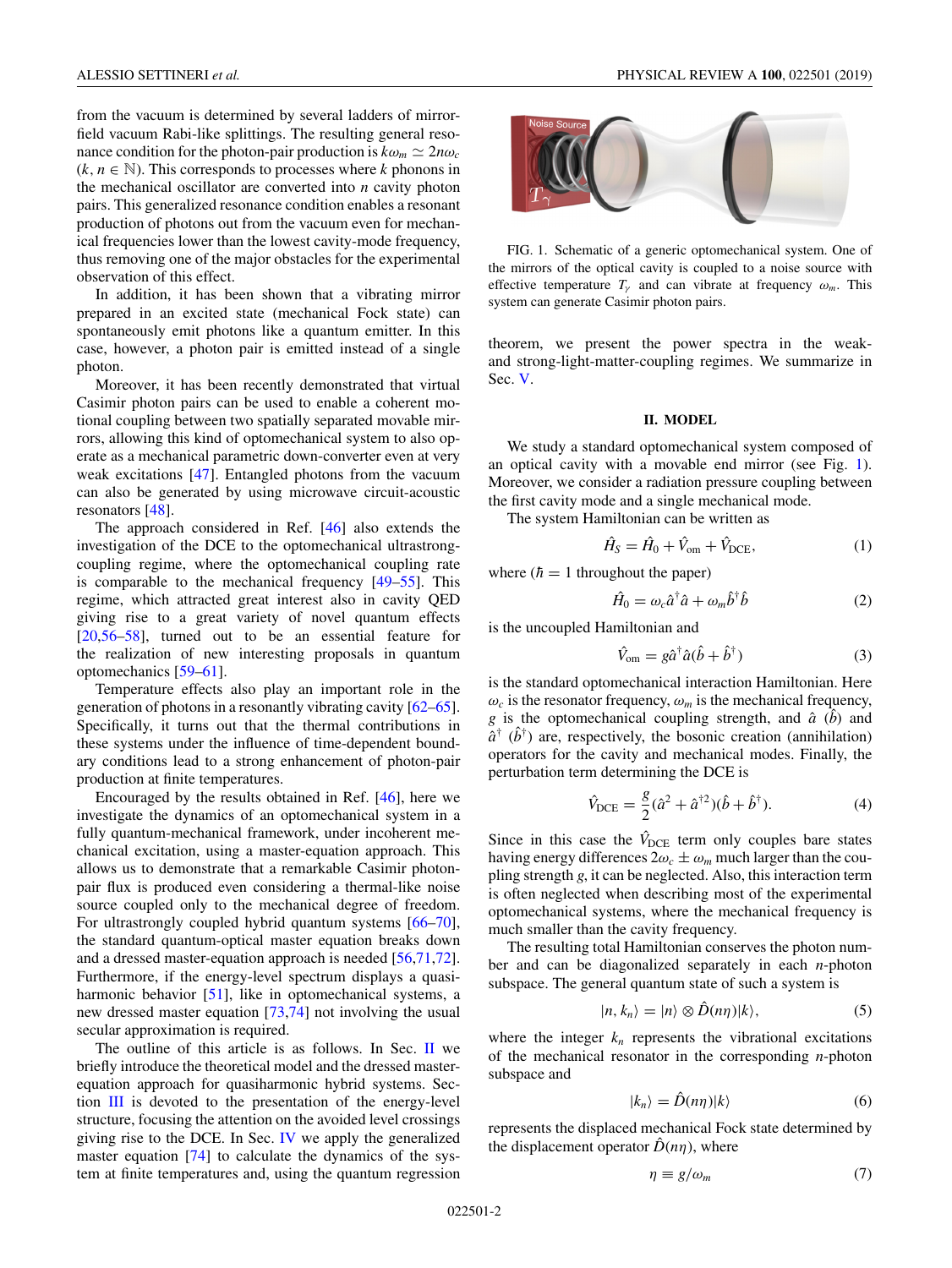<span id="page-2-0"></span>is the normalized coupling strength. In the manifold with  $n =$ 0, the states  $|0, k_0\rangle$ , simply labeled  $|0, k\rangle$ , are the eigenstates of the harmonic oscillator decoupled from the cavity. When considering ultrahigh-frequency mechanical oscillators with resonance frequencies

$$
\omega_m \simeq \omega_c, \tag{8}
$$

the  $\hat{V}_{\text{DCE}}$  term cannot be neglected. In this case, the photon number is no longer conserved and there is no analytical solution for the system eigenstates. Moreover, it turns out that the introduction of the  $\hat{V}_{\text{DCE}}$  term increases the degree of anharmonicity, slightly modifying the levels structure but still preserving the quasiharmonic behavior. Consequently, the system dynamics has to be described using a generalized master equation developed without performing the usual secular approximation. A suitable approach, able to describe the time evolution of the density matrix operator  $\hat{\rho}$  for any hybrid quantum system in the presence of dissipations and thermal-like noise, has been presented in Ref. [\[74\]](#page-9-0).

In the interaction picture, this master equation can be written as

$$
\dot{\hat{\rho}} = \kappa \mathcal{L}[\hat{A}]\hat{\rho} + \gamma \mathcal{L}[\hat{B}]\hat{\rho},\tag{9}
$$

with  $\kappa$  and  $\gamma$  the cavity and mirror damping rates, respectively. The dressed photon and phonon lowering operators  $\hat{O} = \hat{A}$ ,  $\hat{B}$  are defined in terms of their corresponding bare operators  $\hat{o} = \hat{a}$ ,  $\hat{b}$  by the relation [\[20,](#page-7-0)[56\]](#page-8-0)

$$
\hat{O}(\omega) = \sum_{\epsilon - \epsilon' = \omega} \hat{\Pi}(\epsilon)(\hat{o} + \hat{o}^{\dagger})\hat{\Pi}(\epsilon')e^{-i\omega t}, \tag{10}
$$

where  $\epsilon$  are the eigenvalues of  $\hat{H}_S$  and  $\hat{\Pi}(\epsilon) \equiv |\epsilon\rangle\langle\epsilon|$  indicate the projectors onto the respective eigenspaces. Furthermore, the Liouvillian superoperator  $\mathcal{L}[\hat{O}]\hat{\rho}$  can be expressed in the general form

$$
\mathcal{L}[\hat{O}]\hat{\rho} = \sum_{(\omega,\omega')>0} \frac{1}{2} \{n(\omega',T)[\hat{O}^{\dagger}(\omega')\hat{\rho}\hat{O}(\omega) - \hat{O}(\omega)\hat{O}^{\dagger}(\omega')\hat{\rho}] \n+ [n(\omega,T) + 1][\hat{O}(\omega)\hat{\rho}\hat{O}^{\dagger}(\omega') - \hat{O}^{\dagger}(\omega')\hat{O}(\omega)\hat{\rho}] \n+ n(\omega,T)[\hat{O}^{\dagger}(\omega')\hat{\rho}\hat{O}(\omega) - \hat{\rho}\hat{O}(\omega)\hat{O}^{\dagger}(\omega')] \n+ [n(\omega',T) + 1][\hat{O}(\omega)\hat{\rho}\hat{O}^{\dagger}(\omega') - \hat{\rho}\hat{O}^{\dagger}(\omega')\hat{O}(\omega)]\},
$$
\n(11)

where  $(k_B = 1)$ 

$$
n(\omega, T) = \left[\exp(\omega/T) - 1\right]^{-1} \tag{12}
$$

is the thermal noise occupation number of the system reservoir, at real or effective temperature *T* .

When counterrotating terms are taken into account in the interaction Hamiltonian, the introduction of master equations in the dressed basis is not sufficient. Indeed, a modification of input-output relationships, relating the intracavity field with the external fields [\[46,56,](#page-8-0)[74–76\]](#page-9-0), is also required. According to these modified relationships, the output fields are no longer determined by expectation values of the bare photon operators (see, e.g., [\[77–79\]](#page-9-0)), but by the expectation values of the dressed operators in Eq. (10).



FIG. 2. (a) Lowest energy eigenvalues of the system as a function of  $\omega_c/\omega_m$  for a normalized optomechanical coupling strength  $\eta =$  $g/\omega_m = 0.1$ . The ground state is not displayed. (b) Enlarged view of the avoided level crossing arising from the coherent coupling between the states  $|0, 2\rangle$  and  $|2, 0_2\rangle$ . The energy splitting reaches its minimum at the resonant frequency  $\omega_c \simeq \omega_m$ .

## **III. VACUUM CASIMIR-RABI SPLITTINGS**

In order to fully characterize our system, we numerically diagonalize the Hamiltonian  $\hat{H}_S$  in Eq. [\(1\)](#page-1-0). Figure 2(a) shows the lowest energy levels as a function of the cavity frequency  $\omega_c/\omega_m$  considering a normalized optomechanical coupling strength  $\eta = 0.1$ .

As reported in Ref. [\[46\]](#page-8-0), when the resonant conditions

$$
q\omega_m = 2\omega_c \tag{13}
$$

are satisfied, the  $\hat{V}_{\text{DCE}}$  term induces a coherent resonant coupling between the bare states  $|0, k\rangle$  (i.e., zero photons and *k* phonons) and  $|2, (k - q)_2\rangle$  (i.e., two photons and  $k - 1$ phonons), with  $q \in \mathbb{N}^*$ , having a different number of excitations. Figure  $2(b)$  shows an enlarged view of the avoided level crossing arising for  $\omega_m \simeq \omega_c$ , involving the states  $|0, 2\rangle$  and  $|2, 0_2\rangle$ . When the splitting is at its minimum, the two system eigenstates are essentially a symmetric and an antisymmetric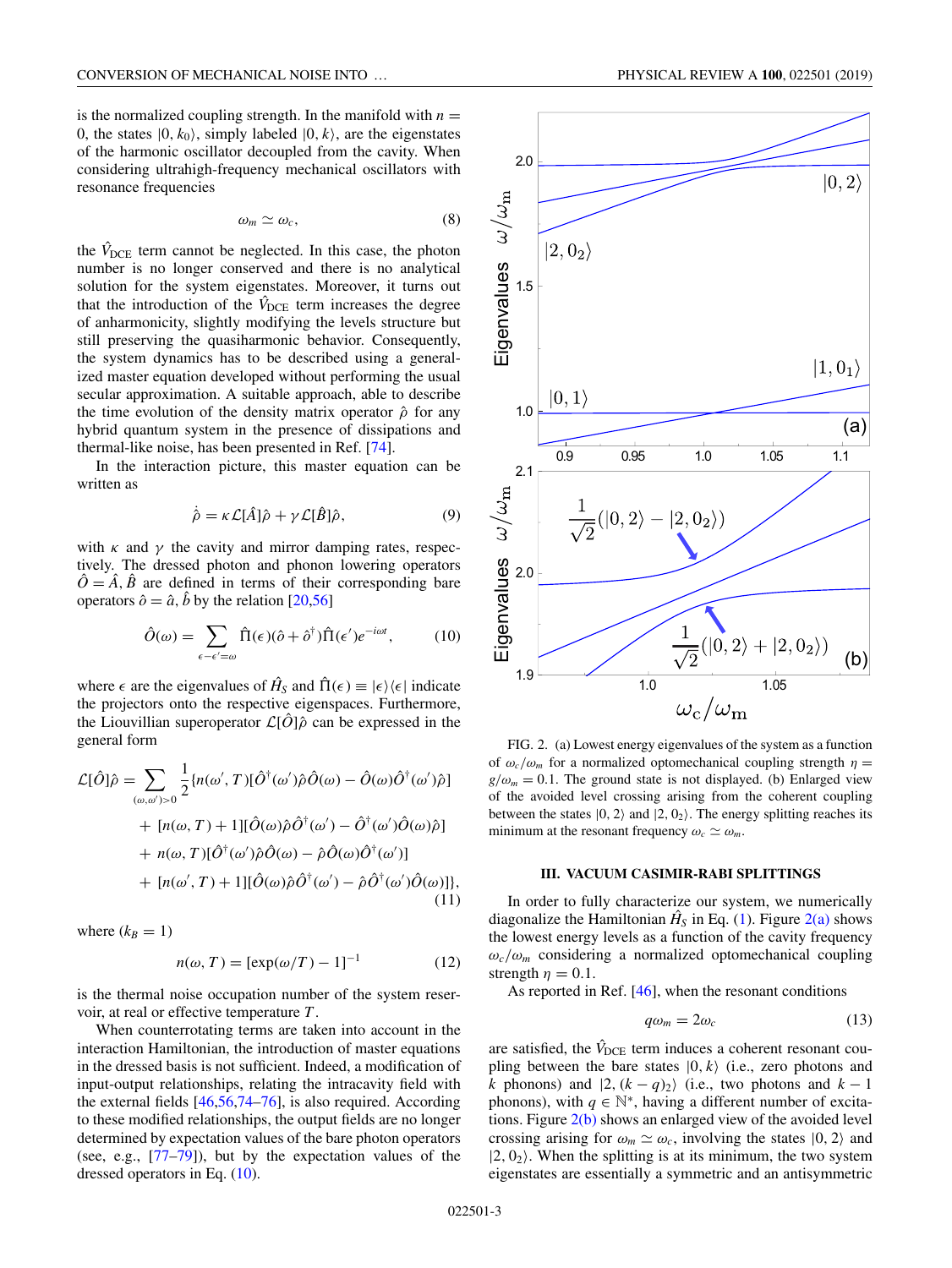<span id="page-3-0"></span>linear superposition of these bare states  $|\psi_{\pm}\rangle \simeq \frac{1}{\sqrt{2}}(|0,2\rangle \pm \frac{1}{2}|0\rangle$  $|2, 0_2\rangle$ ). The size of this avoided level crossing (Casimir-Rabi splitting), analytically calculated using first-order perturbation theory, is given by

$$
2\Omega_{0,2}^{2,0} = 2\langle 0, 2|\hat{V}_{DCE}|2, 0_2\rangle
$$
  
=  $\sqrt{2}g[\sqrt{3}D_{3,0}(2\eta) + \sqrt{2}D_{1,0}(2\eta)],$  (14)

where

$$
D_{k',k}(2\eta) = \sqrt{k!/k'!} (2\eta)^{k'-k} e^{-|2\eta|^2/2} L_k^{k'-k} (|2\eta|^2)
$$
 (15)

represents the overlap between different displaced mechanical Fock states and  $L_k^{k'-k}$  is an associated Laguerre polynomial. It is important to note that the quantity  $2\Omega_{0,2}^{2,0}$  plays a fundamental role in the DCE, since it determines the rate at which a mechanical two-phonon state is able to generate photon pairs. Specifically, for a normalized optomechanical coupling  $n_1 = 0.1$  we obtain a matrix element  $2\Omega_{0,2}^{2,0} \simeq 0.05$  that ensures that this avoided level crossing is able to produce a detectable rate of Casimir photon pairs.

## **IV. RESULTS**

Here we present the system dynamics numerically evaluated taking into account a thermal-like pumping of the mechanical components and considering the photonic reservoir both at  $T_k = 0$  and at finite temperature. Specifically, we study the time evolution of the mean phonon (photon) number  $\langle \hat{B}^{\dagger} \hat{B} \rangle$  $(\langle \hat{A}^{\dagger} \hat{A} \rangle)$  and the zero-delay phononic (photonic) normalized second-order correlation function, defined as

$$
g_{\mathcal{O}}^{(2)}(t,t) = \frac{\langle \hat{\mathcal{O}}^{\dagger}(t)\hat{\mathcal{O}}^{\dagger}(t)\hat{\mathcal{O}}(t)\hat{\mathcal{O}}(t)\rangle}{\langle \hat{\mathcal{O}}^{\dagger}(t)\hat{\mathcal{O}}(t)\rangle^{2}},\tag{16}
$$

with  $\hat{O} \in [\hat{A}, \hat{B}]$ .

### **A. System dynamics in the weak-coupling regime**

We start by considering the system initially prepared in its ground state and in the weak-coupling regime, which corresponds to the case where the Casimir-Rabi splitting  $2\Omega_0^{2,k-q}$ 0,*k* is smaller than the total decoherence rate of the system  $\Gamma_{\text{tot}} = \gamma + \kappa$ . Specifically, we assume  $\gamma / \omega_m = 0.05$  and  $\kappa =$  $\gamma/2$  with an optomechanical coupling  $\eta = 0.1$ , considering the resonant case  $\omega_m \simeq \omega_c$  corresponding to the minimum splitting of the avoided level crossing arising between the states  $|0, 2\rangle$  and  $|2, 0_2\rangle$  [see Fig. [2\(b\)\]](#page-2-0). Figures 3(a) and 3(b) display the time evolution of the photonic  $\langle \hat{A}^{\dagger} \hat{A} \rangle$  (red solid curve) and phononic  $\langle \hat{B}^{\dagger} \hat{B} \rangle$  (blue dashed curve) populations, together with the time evolution of the respective two-photon and two-phonon correlation functions  $g_{B(A)}^{(2)}(t, t)$ . All these quantities have been evaluated taking into account the interaction with a zero-temperature  $(T<sub>K</sub> = 0)$  photonic reservoir and providing an incoherent thermal-like pumping of the mechanical component by means of a phononic reservoir with an effective temperature  $T_v/\omega_m = 0.9$ . As shown in Fig. 3(a), the photonic and phononic populations start from zero and, due to the incoherent thermal-like pumping of the mechanical modes, reach a considerable stationary value. In particular, a steady-state intracavity mean photon number  $\langle \hat{A}^\dagger \hat{A} \rangle_{ss} \simeq 0.15$ 



FIG. 3. System dynamics for the resonant case  $\omega_c \simeq \omega_m$  considering a  $T_k = 0$  cavity reservoir and the mechanical oscillator coupled to a thermal-like noise source with an effective temperature  $T_v / \omega_m$  = 0.9. (a) Time evolution of the mean phonon number  $\langle \hat{B}^{\dagger} \hat{B} \rangle$  (blue dashed curve) and of the mean intracavity photon number  $\langle \hat{A}^{\dagger} \hat{A} \rangle$  (red solid curve). Due to the thermal-like pumping, the populations reach stationary values. (b) Time evolution of the zero-delay normalized photon-photon  $g_A^{(2)}(t, t)$  and phonon-phonon  $g_B^{(2)}(t, t)$  correlation functions. At  $t = 0$ , the two-photon correlation function  $g_A^{(2)}(t, t)$ displays values much higher than 2, showing that a considerable number of photon pairs are emitted. As the time goes on, this value decreases significantly due to the cavity losses and the corresponding increase of the mean photon number. In contrast, the mechanical correlation function sets on a constant value  $g_B^{(2)}(t, t) \approx 2$ , showing that the mechanical system is in an incoherent state produced by the thermal-like noise.

is obtained. For a cavity mode of frequency  $\omega_c/2\pi \simeq 6$  GHz, this value corresponds to a steady-state output photon flux  $\Phi = \kappa \langle \hat{A}^{\dagger} \hat{A} \rangle_{\rm ss} \sim 1.4 \times 10^8$  photons per second. This output photon flux is remarkable since it is much higher than the detection threshold of the state-of-the-art detectors, despite the quite-low-quality factor  $Q_c = \omega_c/\kappa = 40$  of the cavity considered in the numerical calculations. Furthermore, also the mechanical loss rate  $\gamma$  corresponds to a quality factor *Qm* one order of magnitude lower than the values which are experimentally measured in ultrahigh-frequency mechanical resonators  $[80,81]$ . Moreover, in Fig.  $3(b)$  we observe that the photonic correlation function starts from a value much higher than 2, suggesting that a high number of photon pairs is produced. As time goes on, this value decreases significantly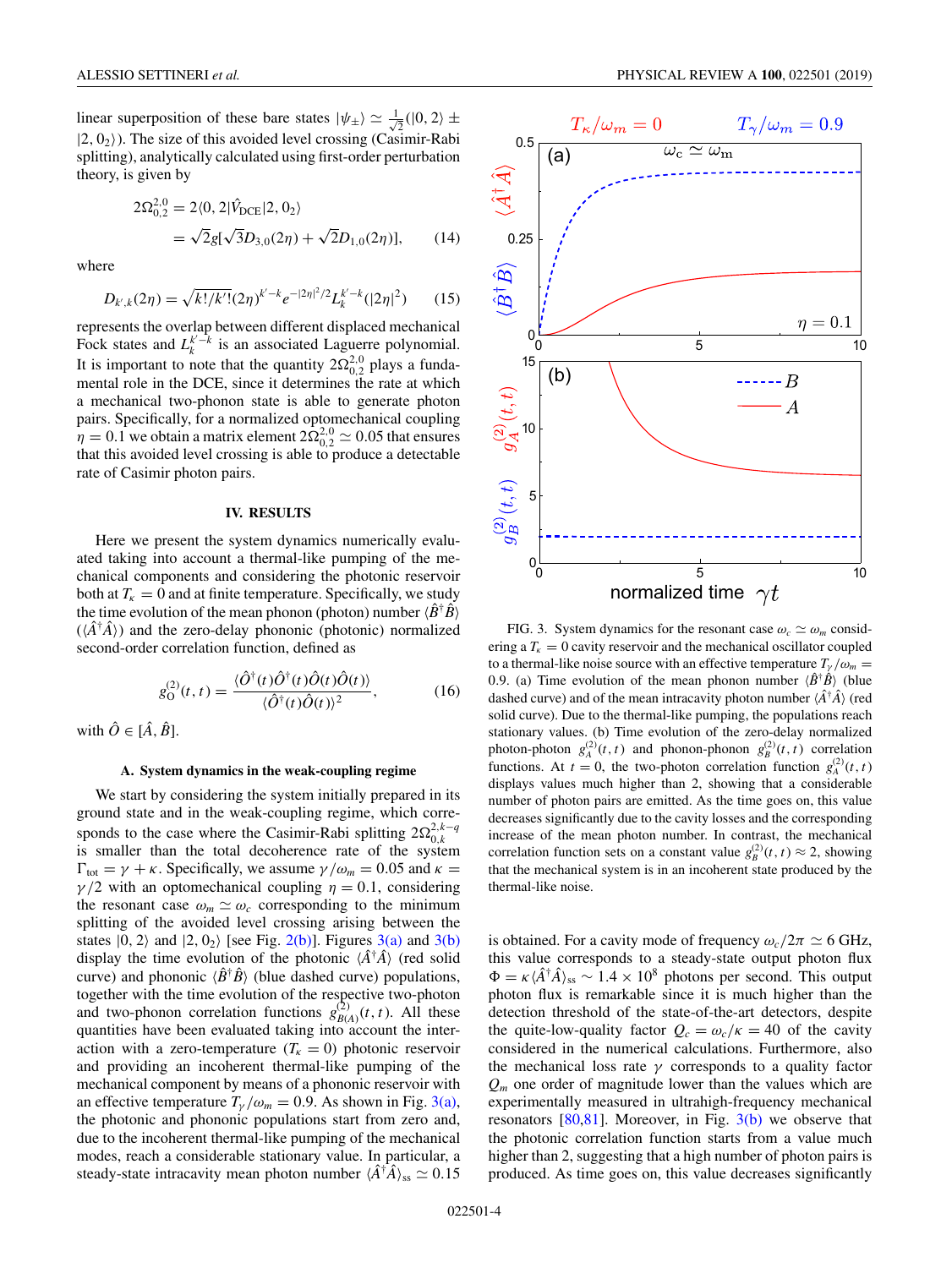<span id="page-4-0"></span>

FIG. 4. Time evolution of the mean phonon number  $\langle \hat{B}^{\dagger} \hat{B} \rangle$  (blue dashed curve) and of the mean intracavity photon number  $\langle \hat{A}^{\dagger} \hat{A} \rangle$ (red solid curve) for (a)  $\eta = 0.075$  and (b)  $\eta = 0.05$ , in the resonant case  $\omega_c \simeq \omega_m$ . We consider a  $T_k = 0$  cavity reservoir, while the mechanical oscillator is coupled to a thermal-like noise source with an effective temperature  $T_{\gamma}/\omega_m = 0.9$ . Since the coupling rate  $\Omega_{0,2}^{2,0}$ between the states  $|0, 2\rangle$  and  $|2, 0_2\rangle$  becomes less effective for decreasing values of  $\eta$ , in both cases we observe a smaller production of Casimir photon pairs with respect to the case  $\eta = 0.1$  displayed in Fig. [3.](#page-3-0)

due to the system losses and the corresponding increase of the mean photon number [note that  $g_A^{(2)}(t, t)$  is inversely proportional to the square of the mean photon number]. In contrast, the mechanical correlation function is set to a constant value  $g_B^{(2)}(t, t) \approx 2$ , showing that the mechanical component is in an incoherent state produced by the thermal-like pumping. Note that the production of Casimir photon pairs is sensitive to the optomechanical coupling strength. Figure 4 displays the temporal evolution of the photonic  $\langle \hat{A}^{\dagger} \hat{A} \rangle$  (red solid curve) and phononic  $\langle \hat{B}^{\dagger} \hat{B} \rangle$  (blue dashed curve) populations for  $\eta = 0.075$  [Fig. 4(a)] and  $\eta = 0.05$  [Fig. 4(b)] using the same values for the reservoir temperatures  $T_{\kappa(\gamma)}/\omega_m$  as in Fig. [3.](#page-3-0) We observe that the intracavity mean photon number  $\langle \hat{A}^{\dagger} \hat{A} \rangle$  decreases for decreasing values of  $\eta$ , suggesting that a sufficiently high optomechanical coupling strength is required in order to obtain a detectable output flux of Casimir photon pairs. This effect can be explained by considering that lower values of  $\eta$  lead to smaller values of the twophonon–two-photon effective coupling rate  $\Omega_{0,2}^{2,0}$  and consequently to a lower conversion rate of phonons into Casimir photon pairs. These results are particularly interesting since

they demonstrate that the DCE can also be experimentally observed exciting a movable mirror with an *incoherent thermal-like pump* such as, a white-noise generator (made by an ultrahigh-frequency resonator interacting with a microwave cavity). In real optomechanical systems ground-state cooling is never complete and the interaction with a finitetemperature reservoir has to be taken into account. The time evolution of the photonic and phononic populations together with the respective two-photon and two-phonon zero-delay correlation functions are displayed in Fig. [5.](#page-5-0) These functions are evaluated in more realistic conditions, taking into account a nonzero-temperature reservoir for both subsystems. In these conditions, both populations start from a nonzero value corresponding to the initial thermal equilibrium density matrix. As expected, a fraction of the observed photons are thermal and do not originate from the mechanical-to-optical energy conversion mechanism. This picture is confirmed by comparing the dynamics of the two correlation functions shown in Figs.  $5(b)$  and  $5(d)$ . Specifically, when the cavity temperature increases, we observe a strong decrease of the  $g_A^{(2)}(t, t)$  peak value, indicating that fewer photons are emitted in pairs. However, as expected, the phonon-phonon correlation functions remain constant at the thermal value  $g_B^{(2)}(t, t) \simeq 2$ . These results demonstrate that when the presence of a cavity thermal noise is taken into account, the number of Casimir photon pairs produced decreases. However, the output photon flux is still above the detection threshold of the photodetector and the peak value of the  $g_A^{(2)}(t, t)$  indicates that photon pairs are produced.

## **B. Emission spectra in the weak- and strong-coupling regimes**

In order to obtain more information on the ongoing physics, here we present the cavity emission spectra derived via a quantum regression approach. Considering a normalized optomechanical coupling  $\eta = 0.1$ , we present results for the system both in the weak- and in the strong-light-mattercoupling regimes for different values of  $\omega_c/\omega_m$ . We consider the cavity at  $T_k = 0$ , while the mechanical oscillator is coupled to a reservoir with effective temperature  $T_{\gamma}/\omega_m = 0.9$ . For the sake of simplicity, we indicate the energy eigenvalues and eigenstates as  $\omega_l$  and  $|l\rangle$  ( $l = 0, 1, \ldots$ ) and the transition frequencies as  $\omega_{jk} \equiv \omega_j - \omega_k$ , choosing the labeling of the states such that  $\omega_j > \omega_k$  for  $j > k$  [see Fig. [6\(a\)\]](#page-6-0). If the effective temperature of the mechanical reservoir is high enough to populate the state  $|5\rangle$ , the system decays toward the ground state via two different one-photon decay channels:  $|5\rangle \rightarrow |2\rangle \rightarrow |0\rangle$  and  $|3\rangle \rightarrow |2\rangle \rightarrow |0\rangle$ . Since the states  $|5\rangle$ and  $|3\rangle$  do not couple with the state  $|4\rangle$ , the other possible one-photon transition  $|4\rangle \rightarrow |0\rangle$  can occur only by decays from higher energy levels.

We start by considering the zero-detuning case  $\Delta \equiv (\omega_c \omega_r$ / $\omega_m$  = 0, where  $\omega_r \simeq 1.017 \omega_m$  is the frequency corresponding to the minimum value of the splitting in Fig.  $2(b)$ . In this case the states  $|3\rangle$  and  $|5\rangle$  are well approximated, respecthis case the states  $|3\rangle$  and  $|5\rangle$  are well approximated, resp<br>tively, by the superpositions  $|\psi_{\pm}\rangle = (|0, 2\rangle \pm |2, 0_2\rangle)/\sqrt{2}$ .

Figure [6\(b\)](#page-6-0) displays the emission spectra for the system in the weak-coupling regime, e.g.,  $2\Omega_{0,2}^{2,0} < \Gamma_{\text{tot}}$ . Due to the high value of  $\Gamma_{\text{tot}}$ , we observe a low-resolution emission spectrum that displays only a wide band composed of a single peak at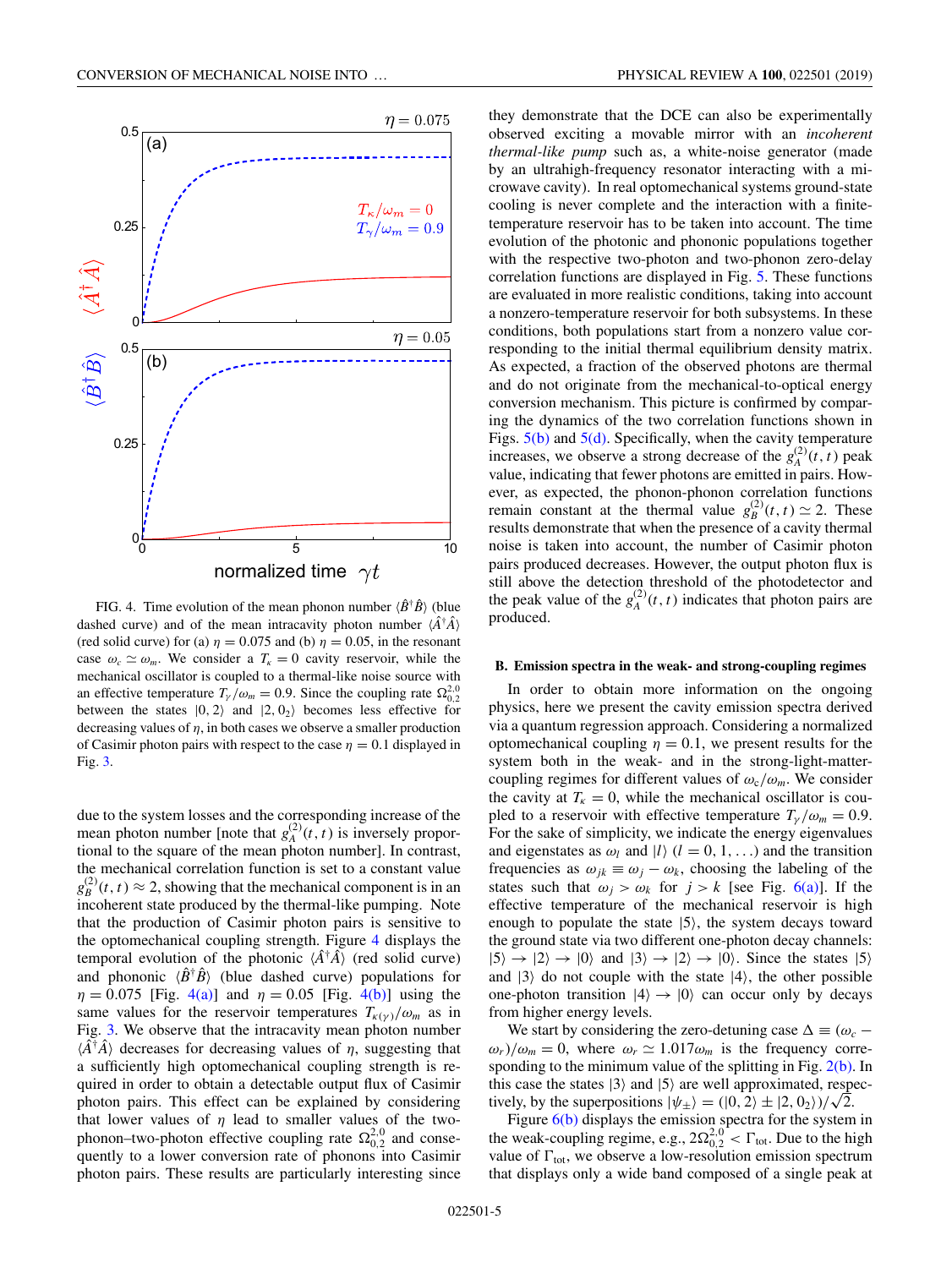<span id="page-5-0"></span>

FIG. 5. System dynamics evaluated considering finite-temperature reservoirs and the system initially prepared in a thermal state at the same temperature  $T_k$  of the photonic reservoir. Time evolutions of the cavity mean photon number  $\langle \hat{A}^{\dagger} \hat{A} \rangle$  (red solid curves) and the mean phonon number  $\langle \hat{B}^{\dagger} \hat{B} \rangle$  (blue dashed curves) are shown for  $T_{\gamma}/\omega_m = 0.9$  and (a)  $T_{\kappa}/\omega_m = 0.2$  and (c)  $T_{\kappa}/\omega_m = 0.4$ . Also shown are the time evolutions of the zero-delay two-photon (red solid curves) and two-phonon (blue dashed curves) correlation functions  $g_A^{(2)}(t, t)$  and  $g_B^{(2)}(t, t)$ , respectively, for  $T_{\gamma}/\omega_m = 0.9$  and (b)  $T_{\kappa}/\omega_m = 0.2$  and (d)  $T_{\kappa}/\omega_m = 0.4$ .

frequency  $\omega/\omega_m \simeq 0.98$ . In contrast, when the system is in the strong-coupling regime ( $2\Omega_{0,2}^{2,0} > \Gamma_{\text{tot}}$ ), the spectrum becomes well resolved. As shown in Fig. [6\(b\),](#page-6-0) for  $2\Omega_{0,2}^{2,0}/\Gamma_{\text{tot}} \simeq 6.7$ the cavity emission spectrum displays two main peaks. Indeed, in the resonant case the accidentally quasidegenerate transitions  $|5\rangle \rightarrow |2\rangle$  and  $|2\rangle \rightarrow |0\rangle$  give rise to a single highfrequency peak at  $\omega \simeq \omega_m$ , whereas the lower-frequency peak at  $\omega/\omega_m \simeq 0.98$  corresponds to the transition  $|3\rangle \rightarrow |2\rangle$ . It is important to note that, in the presence of a  $T_k = 0$  cavity reservoir, these peaks are observable only if the  $V_{DCE}$  term is included in the Hamiltonian. Indeed, without this term the states  $|2, 0_2\rangle$  and  $|0, 2\rangle$  are not coupled anymore and since the mechanical incoherent pumping only populates phononic states, the one-phonon decay peaks cannot be observed in the cavity emission spectra. We now turn to the numerical analysis of the detuning effects on the cavity emission spectra. Figure  $7(a)$  displays the emission spectrum calculated for  $\Delta = 0.028$ . As the transitions  $|5\rangle \rightarrow |2\rangle$  and  $|2\rangle \rightarrow |0\rangle$  are no longer quasidegenerate, the peaks at frequencies  $\omega_{52}$  and  $\omega_{20}$ become well resolved, while the peak corresponding to  $|3\rangle \rightarrow$  $|2\rangle$  shifts towards a slightly lower frequency. As expected, if we reduce the detuning and approach the resonance point  $\Delta =$ 0, the spectrum essentially presents the same main features of Fig. [6\(c\).](#page-6-0) Specifically, Fig. [7\(b\)](#page-6-0) shows that for  $\Delta = 0.014$  the two peaks at  $\omega_{52}$  and  $\omega_{20}$  merge and the emission spectrum presents only a main contribution at  $\omega/\omega_m \simeq 1.015$ , while the transition frequency  $\omega_{32}$  does not change significantly. Finally, in Fig.  $7(c)$  we study the emission spectrum in the presence of a negative detuning  $\Delta = -0.028$ . Also in this case, the spectrum displays three distinct peaks placed at

lower frequencies with respect to Fig.  $7(a)$ . This shift arises from the energy-level crossing between the states  $|1\rangle$  and  $|2\rangle$ shown in Fig.  $2(a)$ . Although the highest peak still corresponds to the one-photon decay toward the ground state, the emission spectrum is not symmetric with respect to the one in Fig.  $7(a)$ . In particular, we observe that the intensity of the peak associated with the transition  $|3\rangle \rightarrow |1\rangle$  increases, whereas the  $|5\rangle \rightarrow |1\rangle$  transition peak displays a much lower intensity. This effect can be explained by considering that, differently from the positive-detuning cases studied above, for  $\Delta < 0$  the state  $|3\rangle \simeq |2, 0_2\rangle$  has more photonic character than  $|5\rangle \simeq |0, 2\rangle$ , which has more phononic character. Thus, while the photonic character of the polaron state  $|3\rangle$  leads to an enhancement of the peak intensity at  $\omega_{31}$  in the cavity emission spectrum, on the other hand, the phononic character of the state  $|5\rangle$  is responsible for the intensity decrease of the peak at  $\omega_{51}$ . This study provides useful information on the emission process. Moreover, the presence of these features in the experimental spectra would represent a signature of the production of DCE photons. A very promising experimental platform for the observation of the proposed effect is provided by circuit-optomechanical systems utilizing ultrahighfrequency (∼4–6 GHz) dilatational resonators [\[80\]](#page-9-0). In these systems, it should be possible to easily achieve an optomechanical coupling strength  $\eta = 0.02$ , which is rather close to the lower value considered here [see Fig.  $4(b)$ ]. Finally, we notice that a higher-excitation noise would allow the observation of the DCE induced by an incoherent mechanical pumping, even for lower values of the optomechanical coupling strength.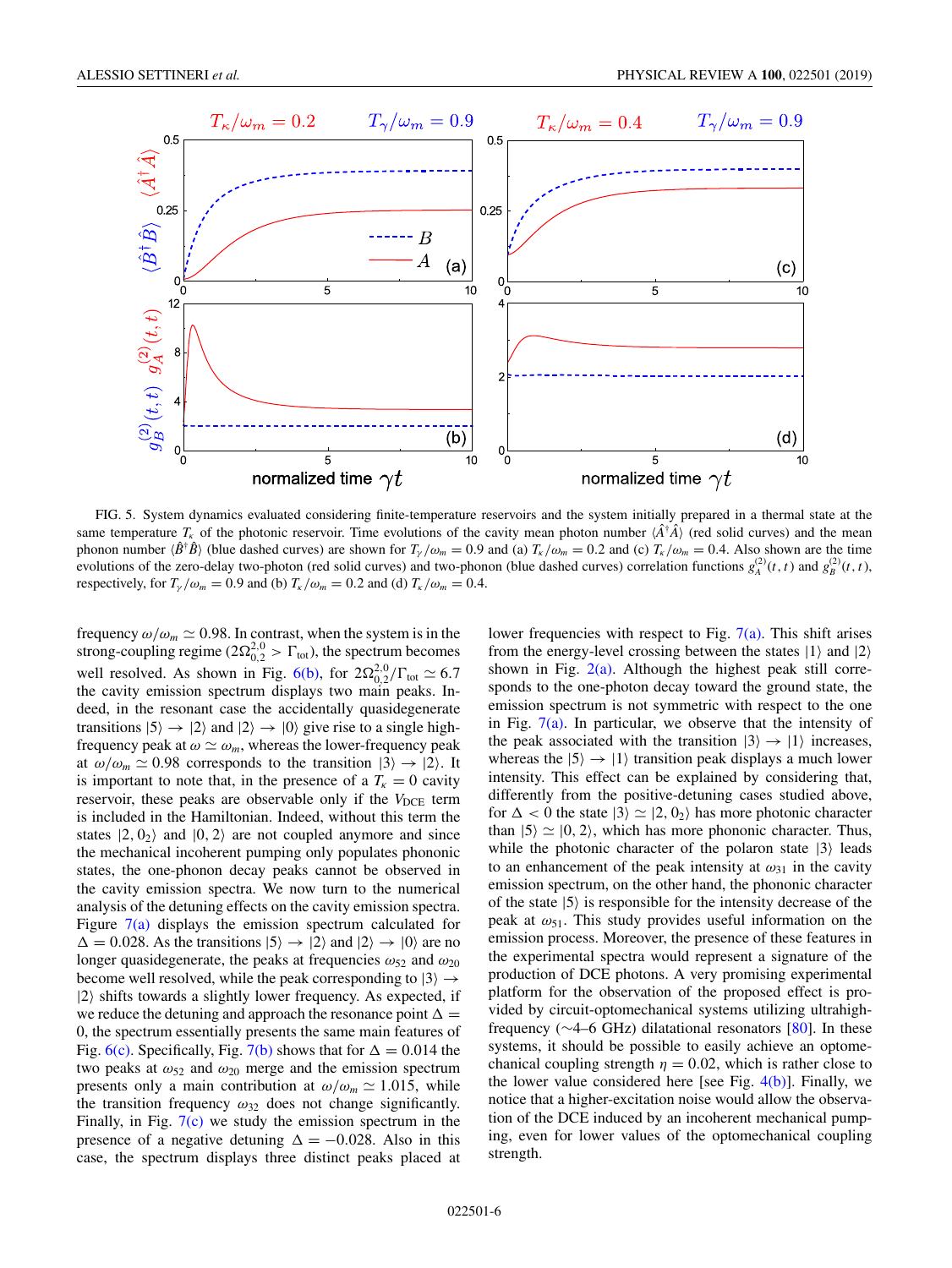<span id="page-6-0"></span>

FIG. 6. (a) Schematics of the first energy levels of the optomechanical system. Solid arrows represent the possible one-photon decay channels when the effective temperature of the mechanical reservoir is high enough to populate the state  $|5\rangle$ . Also shown are the cavity emission spectra for the system in the (b) weak- and (c) stronglight-matter-coupling regime and at zero detuning. In both cases, the cavity reservoir is at  $T_k = 0$ , while the mechanical oscillator is coupled to a reservoir with effective temperature  $T_{\gamma}/\omega_m = 0.9$ . The parameters are  $\omega_m = 1$  and  $\eta = 0.1$ . The total loss rate  $\Gamma_{\text{tot}} = \kappa + \gamma$ of the system is (b)  $7.5 \times 10^{-2} \omega_m$  and (c)  $7.5 \times 10^{-3} \omega_m$ .



FIG. 7. Cavity emission spectra for the system in the strongcoupling regime for different values of the detuning  $\Delta \equiv (\omega_c \omega_r$ / $\omega_m$ , where  $\omega_r \simeq 1.017 \omega_m$  is the frequency corresponding to the minimum value of the splitting in Fig.  $2(b)$ . Specifically, we considered the cases (a)  $\Delta = 0.028$ , (b)  $\Delta = 0.01$ , and (c)  $\Delta =$ −0.028. The main contributions are indicated by dashed lines. The parameters are the same as in Fig.  $6(c)$ .

#### **V. CONCLUSION**

We have studied the dynamical Casimir effect in cavity optomechanics achieved only under incoherent mechanical excitation. We employed a fully quantum-mechanical description of both the cavity field and the oscillating mirror. The system dynamics was evaluated under incoherent pumping of the mechanical component, provided by a thermal-like excitation. Using a master-equation approach [\[74\]](#page-9-0) in order to take into account losses, thermal effects, and decoherence in the presence of a quasiharmonic spectrum, we showed that a measurable flux of Casimir photons can be obtained also without a coherent pumping, suggesting another way for experimental observation of the DCE. This master-equation approach could also be used to describe this effect in the presence of arbitrary colored-noise sources. The incoherent mechanical excitation mechanism described here is also expected to work in parametrically amplified optomechanical systems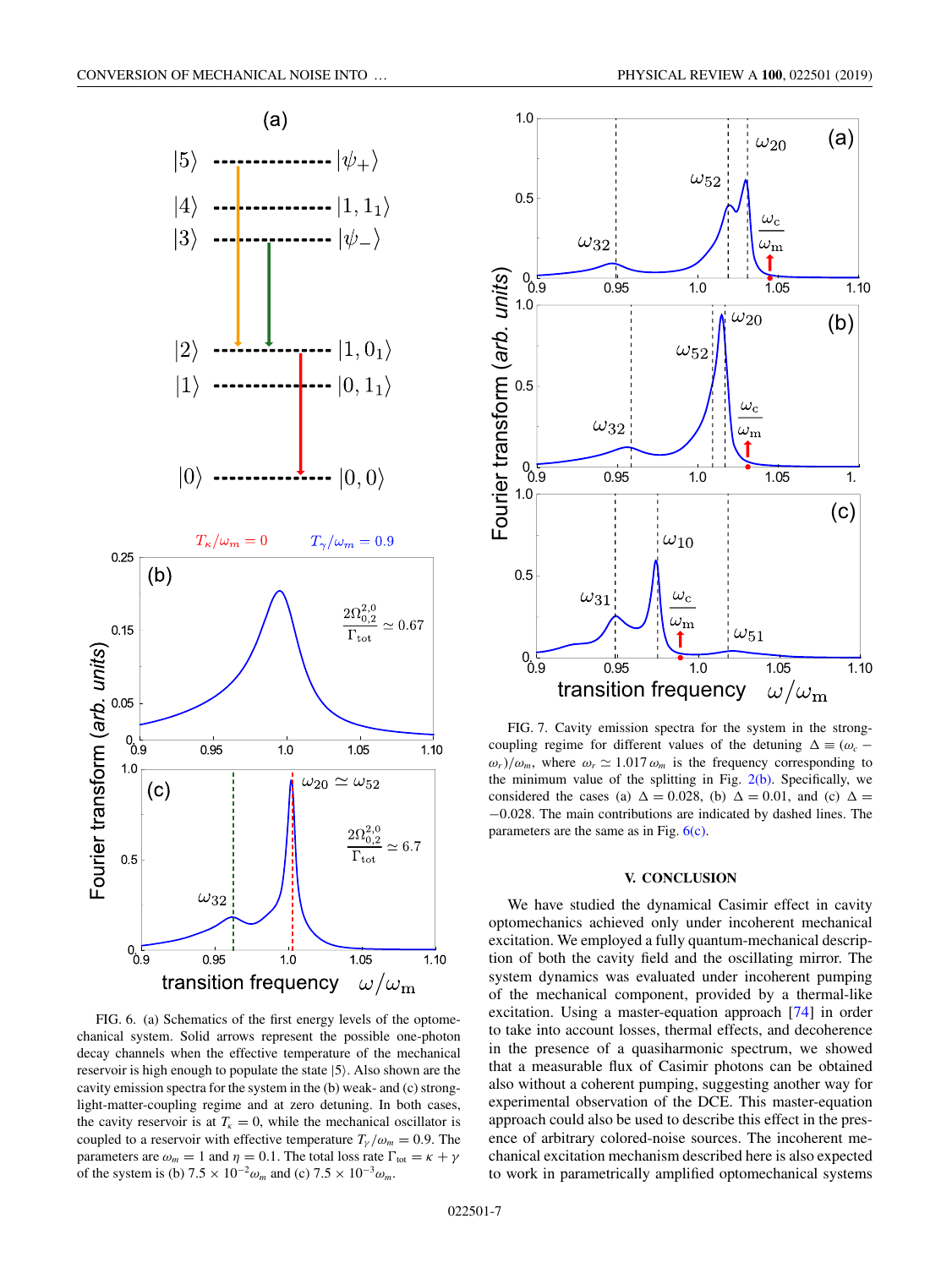<span id="page-7-0"></span>in order to induce two-photon hyper-Raman scattering processes, where squeezed photons already present in an optical resonator are scattered into resonant cavity-photon pairs [\[82\]](#page-9-0). This method would allow the parametric conversion of mechanical energy into electromagnetic energy in optomechanical systems where the mechanical frequency is usually much lower than the cavity frequency, thus eliminating the need for extremely high mechanical oscillation frequencies and ultrastrong single-photon optomechanical coupling. In Ref. [\[46\]](#page-8-0) it has been shown that a vibrating mirror is affected by spontaneous emission, in analogy with ordinary atoms. However, it decays emitting photon pairs. Here we showed that an incoherently excited vibrating mirror can emit light, in analogy to atomic fluorescence or electroluminescence in semiconductor devices.

By applying the quantum regression theorem, we have calculated numerically the steady-state cavity emission spectra under incoherent mechanical excitation, for different detunings and loss rates. When the loss rates were lower than

- [1] J. Schwinger, On gauge invariance and vacuum polarization, [Phys. Rev.](https://doi.org/10.1103/PhysRev.82.664) **[82](https://doi.org/10.1103/PhysRev.82.664)**, [664](https://doi.org/10.1103/PhysRev.82.664) [\(1951\)](https://doi.org/10.1103/PhysRev.82.664).
- [2] G. T. Moore, Quantum theory of the electromagnetic field in a variable-length one-dimensional cavity, [J. Math. Phys.](https://doi.org/10.1063/1.1665432) **[11](https://doi.org/10.1063/1.1665432)**, [2679](https://doi.org/10.1063/1.1665432) [\(1970\)](https://doi.org/10.1063/1.1665432).
- [3] S. A. Fulling and P. C. W. Davies, Radiation from a moving mirror in two dimensional space-time: Conformal anomaly, [Proc. R. Soc. London Ser. A](https://doi.org/10.1098/rspa.1976.0045) **[348](https://doi.org/10.1098/rspa.1976.0045)**, [393](https://doi.org/10.1098/rspa.1976.0045) [\(1976\)](https://doi.org/10.1098/rspa.1976.0045).
- [4] E. Yablonovitch, Accelerating Reference Frame for Electromagnetic Waves in a Rapidly Growing Plasma: Unruh-Davies-Fulling-DeWitt Radiation and the Nonadiabatic Casimir Effect, [Phys. Rev. Lett.](https://doi.org/10.1103/PhysRevLett.62.1742) **[62](https://doi.org/10.1103/PhysRevLett.62.1742)**, [1742](https://doi.org/10.1103/PhysRevLett.62.1742) [\(1989\)](https://doi.org/10.1103/PhysRevLett.62.1742).
- [5] [J. Schwinger, Casimir light: The source,](https://doi.org/10.1073/pnas.90.6.2105) Proc. Natl. Acad. Sci. USA **[90](https://doi.org/10.1073/pnas.90.6.2105)**, [2105](https://doi.org/10.1073/pnas.90.6.2105) [\(1993\)](https://doi.org/10.1073/pnas.90.6.2105).
- [6] M. O. Scully and M. S. Zubairy, *Quantum Optics* (Cambridge University Press, Cambridge, 1997).
- [7] W. Greiner and S. Schramm, Resource letter QEDV-1: The QED vacuum, [Am. J. Phys.](https://doi.org/10.1119/1.2820395) **[76](https://doi.org/10.1119/1.2820395)**, [509](https://doi.org/10.1119/1.2820395) [\(2008\)](https://doi.org/10.1119/1.2820395).
- [8] V. V. Dodonov and A. B. Klimov, Long-time asymptotics of a quantized electromagnetic field in a resonator with oscillating boundary, [Phys. Lett. A](https://doi.org/10.1016/0375-9601(92)90212-5) **[167](https://doi.org/10.1016/0375-9601(92)90212-5)**, [309](https://doi.org/10.1016/0375-9601(92)90212-5) [\(1992\)](https://doi.org/10.1016/0375-9601(92)90212-5).
- [9] V. V. Dodonov, A. B. Klimov, and D. E. Nikonov, Quantum phenomena in nonstationary media, [Phys. Rev. A](https://doi.org/10.1103/PhysRevA.47.4422) **[47](https://doi.org/10.1103/PhysRevA.47.4422)**, [4422](https://doi.org/10.1103/PhysRevA.47.4422) [\(1993\)](https://doi.org/10.1103/PhysRevA.47.4422).
- [10] J.-Y. Ji, H.-H. Jung, J.-W. Park, and K.-S. Soh, Production of photons by the parametric resonance in the dynamical Casimir effect, [Phys. Rev. A](https://doi.org/10.1103/PhysRevA.56.4440) **[56](https://doi.org/10.1103/PhysRevA.56.4440)**, [4440](https://doi.org/10.1103/PhysRevA.56.4440) [\(1997\)](https://doi.org/10.1103/PhysRevA.56.4440).
- [11] D. F. Mundarain and P. A. Maia Neto, Quantum radiation in a plane cavity with moving mirrors, [Phys. Rev. A](https://doi.org/10.1103/PhysRevA.57.1379) **[57](https://doi.org/10.1103/PhysRevA.57.1379)**, [1379](https://doi.org/10.1103/PhysRevA.57.1379) [\(1998\)](https://doi.org/10.1103/PhysRevA.57.1379).
- [12] V. V. Dodonov and J. T. Mendonça, Dynamical Casimir effect in [ultra-cold matter with a time-dependent effective charge,](https://doi.org/10.1088/0031-8949/2014/T160/014008) Phys. Scr. **[2014](https://doi.org/10.1088/0031-8949/2014/T160/014008)**, [014008](https://doi.org/10.1088/0031-8949/2014/T160/014008) [\(2014\)](https://doi.org/10.1088/0031-8949/2014/T160/014008).
- [13] N. Trautmann and P. Hauke, Quantum simulation of the dynamical Casimir effect with trapped ions, [New J. Phys.](https://doi.org/10.1088/1367-2630/18/4/043029) **[18](https://doi.org/10.1088/1367-2630/18/4/043029)**, [043029](https://doi.org/10.1088/1367-2630/18/4/043029) [\(2016\)](https://doi.org/10.1088/1367-2630/18/4/043029).

the effective coupling rate, the emission spectra allowed us to identify the different emission channels.

## **ACKNOWLEDGMENTS**

F.N. was supported in part by the: MURI Center for Dynamic Magneto-Optics via the Air Force Office of Scientific Research (AFOSR) (Grant No. FA9550-14-1-0040), Army Research Office (ARO) (Grant No. W911NF-18-1- 0358), Asian Office of Aerospace Research and Development (AOARD) (Grant No. FA2386-18-1-4045), Japan Science and Technology Agency (JST) (via the Q-LEAP program, the ImPACT program, and CREST Grant No. JPMJCR1676), Japan Society for the Promotion of Science (JSPS) (JSPS-RFBR Grant No. 17-52-50023 and JSPS-FWO Grant No. VS.059.18N), RIKEN-AIST Challenge Research Fund, and the John Templeton Foundation. S.S. acknowledges the Army Research Office (Grant No. W911NF1910065).

- [14] A. Motazedifard, M. H. Naderi, and R. Roknizadeh, Dynamical Casimir effect of phonon excitation in the dispersive regime of cavity optomechanics, [J. Opt. Soc. Am. B](https://doi.org/10.1364/JOSAB.34.000642) **[34](https://doi.org/10.1364/JOSAB.34.000642)**, [642](https://doi.org/10.1364/JOSAB.34.000642) [\(2017\)](https://doi.org/10.1364/JOSAB.34.000642).
- [15] I. Carusotto, R. Balbinot, A. Fabbri, and A. Recati, Density correlations and analog dynamical Casimir emission of Bogoliubov phonons in modulated atomic Bose-Einstein condensates, [Eur. Phys. J. D](https://doi.org/10.1140/epjd/e2009-00314-3) **[56](https://doi.org/10.1140/epjd/e2009-00314-3)**, [391](https://doi.org/10.1140/epjd/e2009-00314-3) [\(2010\)](https://doi.org/10.1140/epjd/e2009-00314-3).
- [16] J.-C. Jaskula, G. B. Partridge, M. Bonneau, R. Lopes, J. Ruaudel, D. Boiron, and C. I. Westbrook, Acoustic Analog to the Dynamical Casimir Effect in a Bose-Einstein Condensate, [Phys. Rev. Lett.](https://doi.org/10.1103/PhysRevLett.109.220401) **[109](https://doi.org/10.1103/PhysRevLett.109.220401)**, [220401](https://doi.org/10.1103/PhysRevLett.109.220401) [\(2012\)](https://doi.org/10.1103/PhysRevLett.109.220401).
- [17] S. De Liberato, C. Ciuti, and I. Carusotto, Quantum Vacuum Radiation Spectra from a Semiconductor Microcavity with a Time-Modulated Vacuum Rabi Frequency, [Phys. Rev. Lett.](https://doi.org/10.1103/PhysRevLett.98.103602) **[98](https://doi.org/10.1103/PhysRevLett.98.103602)**, [103602](https://doi.org/10.1103/PhysRevLett.98.103602) [\(2007\)](https://doi.org/10.1103/PhysRevLett.98.103602).
- [18] A. A. Anappara, S. De Liberato, A. Tredicucci, C. Ciuti, G. Biasiol, L. Sorba, and F. Beltram, Signatures of the ultrastrong light-matter coupling regime, [Phys. Rev. B](https://doi.org/10.1103/PhysRevB.79.201303) **[79](https://doi.org/10.1103/PhysRevB.79.201303)**, [201303\(R\)](https://doi.org/10.1103/PhysRevB.79.201303) [\(2009\)](https://doi.org/10.1103/PhysRevB.79.201303).
- [19] S. De Liberato, D. Gerace, I. Carusotto, and C. Ciuti, Extracavity quantum vacuum radiation from a single qubit, [Phys. Rev. A](https://doi.org/10.1103/PhysRevA.80.053810) **[80](https://doi.org/10.1103/PhysRevA.80.053810)**, [053810](https://doi.org/10.1103/PhysRevA.80.053810) [\(2009\)](https://doi.org/10.1103/PhysRevA.80.053810).
- [20] L. Garziano, A. Ridolfo, R. Stassi, O. Di Stefano, and S. Savasta, Switching on and off of ultrastrong light-matter in[teraction: Photon statistics of quantum vacuum radiation,](https://doi.org/10.1103/PhysRevA.88.063829) Phys. Rev. A **[88](https://doi.org/10.1103/PhysRevA.88.063829)**, [063829](https://doi.org/10.1103/PhysRevA.88.063829) [\(2013\)](https://doi.org/10.1103/PhysRevA.88.063829).
- [21] C. S. Muñoz, F. Nori, and S. De Liberato, Resolution of superluminal signaling in non-perturbative cavity quantum electrodynamics, [Nat. Commun.](https://doi.org/10.1038/s41467-018-04339-w) **[9](https://doi.org/10.1038/s41467-018-04339-w)**, [1924](https://doi.org/10.1038/s41467-018-04339-w) [\(2018\)](https://doi.org/10.1038/s41467-018-04339-w).
- [22] A. Lambrecht, M.-T. Jaekel, and S. Reynaud, Motion Induced Radiation from a Vibrating Cavity, [Phys. Rev. Lett.](https://doi.org/10.1103/PhysRevLett.77.615) **[77](https://doi.org/10.1103/PhysRevLett.77.615)**, [615](https://doi.org/10.1103/PhysRevLett.77.615) [\(1996\)](https://doi.org/10.1103/PhysRevLett.77.615).
- [23] L. H. Ford and A. Vilenkin, Quantum radiation by moving mirrors, [Phys. Rev. D](https://doi.org/10.1103/PhysRevD.25.2569) **[25](https://doi.org/10.1103/PhysRevD.25.2569)**, [2569](https://doi.org/10.1103/PhysRevD.25.2569) [\(1982\)](https://doi.org/10.1103/PhysRevD.25.2569).
- [24] G. Barton and C. Eberlein, On quantum radiation from a moving body with finite refractive index, [Ann. Phys. \(NY\)](https://doi.org/10.1006/aphy.1993.1081) **[227](https://doi.org/10.1006/aphy.1993.1081)**, [222](https://doi.org/10.1006/aphy.1993.1081) [\(1993\)](https://doi.org/10.1006/aphy.1993.1081).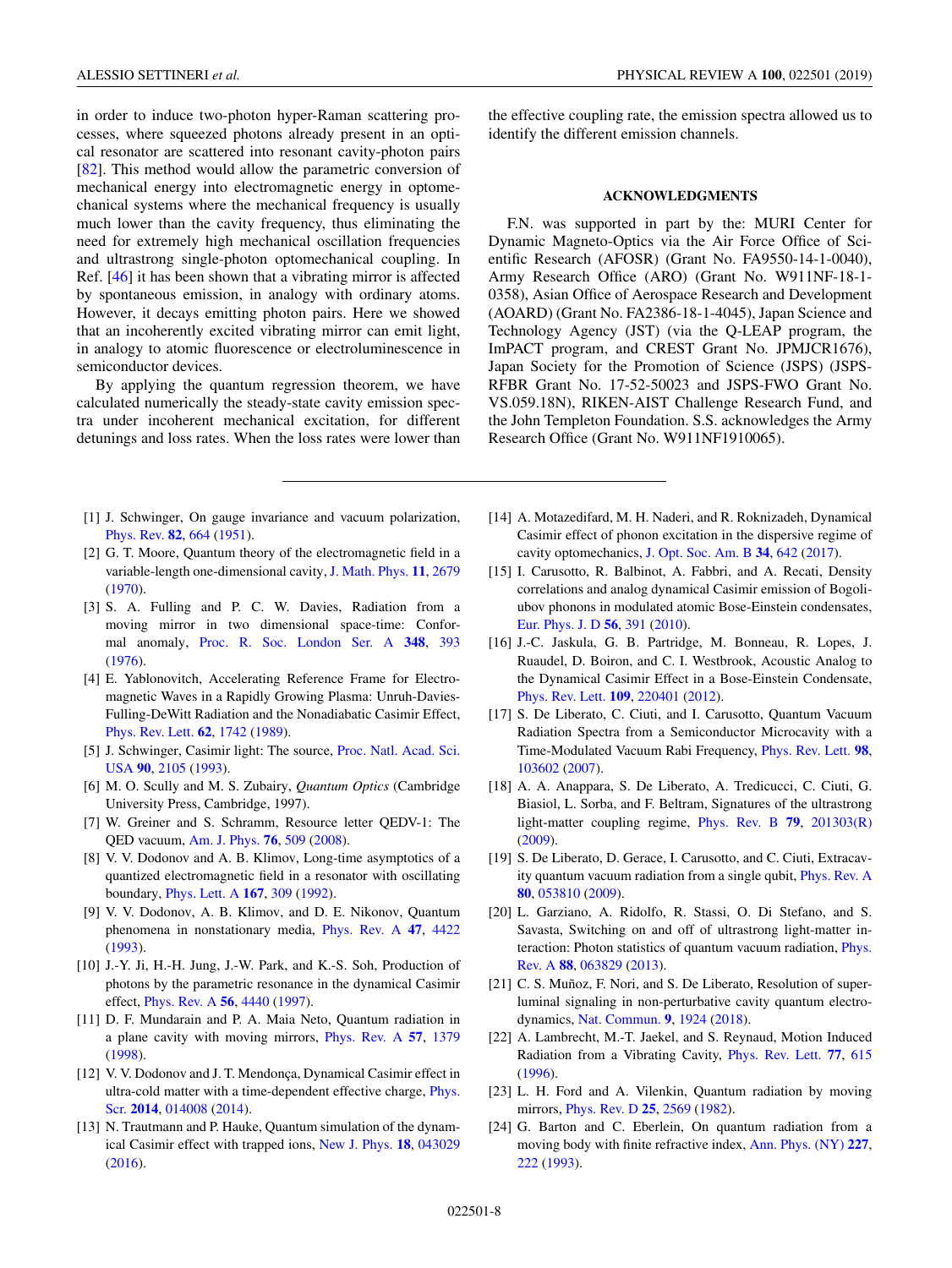- <span id="page-8-0"></span>[25] E. Sassaroli, Y. N. Srivastava, and A. Widom, Photon production by the dynamical Casimir effect, [Phys. Rev. A](https://doi.org/10.1103/PhysRevA.50.1027) **[50](https://doi.org/10.1103/PhysRevA.50.1027)**, [1027](https://doi.org/10.1103/PhysRevA.50.1027) [\(1994\)](https://doi.org/10.1103/PhysRevA.50.1027).
- [26] V. V. Dodonov and A. B. Klimov, Generation and detection of [photons in a cavity with a resonantly oscillating boundary,](https://doi.org/10.1103/PhysRevA.53.2664) Phys. Rev. A **[53](https://doi.org/10.1103/PhysRevA.53.2664)**, [2664](https://doi.org/10.1103/PhysRevA.53.2664) [\(1996\)](https://doi.org/10.1103/PhysRevA.53.2664).
- [27] G. Schaller, R. Schützhold, G. Plunien, and G. Soff, Dynamical [Casimir effect in a leaky cavity at finite temperature,](https://doi.org/10.1103/PhysRevA.66.023812) Phys. Rev. A **[66](https://doi.org/10.1103/PhysRevA.66.023812)**, [023812](https://doi.org/10.1103/PhysRevA.66.023812) [\(2002\)](https://doi.org/10.1103/PhysRevA.66.023812).
- [28] W.-J. Kim, J. H. Brownell, and R. Onofrio, Detectability of Dissipative Motion in Quantum Vacuum via Superradiance, [Phys. Rev. Lett.](https://doi.org/10.1103/PhysRevLett.96.200402) **[96](https://doi.org/10.1103/PhysRevLett.96.200402)**, [200402](https://doi.org/10.1103/PhysRevLett.96.200402) [\(2006\)](https://doi.org/10.1103/PhysRevLett.96.200402).
- [29] V. V. Dodonov, Current status of the dynamical Casimir effect, [Phys. Scr.](https://doi.org/10.1088/0031-8949/82/03/038105) **[82](https://doi.org/10.1088/0031-8949/82/03/038105)**, [038105](https://doi.org/10.1088/0031-8949/82/03/038105) [\(2010\)](https://doi.org/10.1088/0031-8949/82/03/038105).
- [30] Y. E. Lozovik, V. G. Tsvetus, and E. A. Vinogradov, Femtosecond parametric excitation of electromagnetic field in a cavity, JETP Lett. **61**, 723 (1995).
- [31] M. Uhlmann, G. Plunien, R. Schützhold, and G. Soff, Resonant Cavity Photon Creation via the Dynamical Casimir Effect, [Phys. Rev. Lett.](https://doi.org/10.1103/PhysRevLett.93.193601) **[93](https://doi.org/10.1103/PhysRevLett.93.193601)**, [193601](https://doi.org/10.1103/PhysRevLett.93.193601) [\(2004\)](https://doi.org/10.1103/PhysRevLett.93.193601).
- [32] M. Crocce, D. A. R. Dalvit, F. C. Lombardo, and F. D. Mazzitelli, Model for resonant photon creation in a cavity with time-dependent conductivity, [Phys. Rev. A](https://doi.org/10.1103/PhysRevA.70.033811) **[70](https://doi.org/10.1103/PhysRevA.70.033811)**, [033811](https://doi.org/10.1103/PhysRevA.70.033811) [\(2004\)](https://doi.org/10.1103/PhysRevA.70.033811).
- [33] C. Braggio, G. Bressi, G. Carugno, C. Del Noce, G. Galeazzi, A. Lombardi, A. Palmieri, G. Ruoso, and D. Zanello, A novel experimental approach for the detection of the dynamical Casimir effect, [Europhys. Lett.](https://doi.org/10.1209/epl/i2005-10048-8) **[70](https://doi.org/10.1209/epl/i2005-10048-8)**, [754](https://doi.org/10.1209/epl/i2005-10048-8) [\(2005\)](https://doi.org/10.1209/epl/i2005-10048-8).
- [34] E. Segev, B. Abdo, O. Shtempluck, E. Buks, and B. Yurke, Prospects of employing superconducting stripline resonators for [studying the dynamical Casimir effect experimentally,](https://doi.org/10.1016/j.physleta.2007.05.066) Phys. Lett. A **[370](https://doi.org/10.1016/j.physleta.2007.05.066)**, [202](https://doi.org/10.1016/j.physleta.2007.05.066) [\(2007\)](https://doi.org/10.1016/j.physleta.2007.05.066).
- [35] R. de Melo e Souza, F. Impens, and P. A. Maia Neto, Microscopic dynamical Casimir effect, [Phys. Rev. A](https://doi.org/10.1103/PhysRevA.97.032514) **[97](https://doi.org/10.1103/PhysRevA.97.032514)**, [032514](https://doi.org/10.1103/PhysRevA.97.032514) [\(2018\)](https://doi.org/10.1103/PhysRevA.97.032514).
- [36] J. R. Johansson, G. Johansson, C. M. Wilson, and F. Nori, Dynamical Casimir Effect in a Superconducting Coplanar Waveguide, [Phys. Rev. Lett.](https://doi.org/10.1103/PhysRevLett.103.147003) **[103](https://doi.org/10.1103/PhysRevLett.103.147003)**, [147003](https://doi.org/10.1103/PhysRevLett.103.147003) [\(2009\)](https://doi.org/10.1103/PhysRevLett.103.147003).
- [37] J. R. Johansson, G. Johansson, C. M. Wilson, and F. Nori, Dynamical Casimir effect in superconducting microwave circuits, [Phys. Rev. A](https://doi.org/10.1103/PhysRevA.82.052509) **[82](https://doi.org/10.1103/PhysRevA.82.052509)**, [052509](https://doi.org/10.1103/PhysRevA.82.052509) [\(2010\)](https://doi.org/10.1103/PhysRevA.82.052509).
- [38] C. M. Wilson, G. Johansson, A. Pourkabirian, M. Simoen, J. R. Johansson, T. Duty, F. Nori, and P. Delsing, Observation of the [dynamical Casimir effect in a superconducting circuit,](https://doi.org/10.1038/nature10561) Nature (London) **[479](https://doi.org/10.1038/nature10561)**, [376](https://doi.org/10.1038/nature10561) [\(2011\)](https://doi.org/10.1038/nature10561).
- [39] J. R. Johansson, G. Johansson, C. M. Wilson, P. Delsing, and F. Nori, Nonclassical microwave radiation from the dynamical Casimir effect, [Phys. Rev. A](https://doi.org/10.1103/PhysRevA.87.043804) **[87](https://doi.org/10.1103/PhysRevA.87.043804)**, [043804](https://doi.org/10.1103/PhysRevA.87.043804) [\(2013\)](https://doi.org/10.1103/PhysRevA.87.043804).
- [40] P. D. Nation, J. R. Johansson, M. P. Blencowe, and F. Nori, *Colloquium*: Stimulating uncertainty: Amplifying the quantum vacuum with superconducting circuits, [Rev. Mod. Phys.](https://doi.org/10.1103/RevModPhys.84.1) **[84](https://doi.org/10.1103/RevModPhys.84.1)**, [1](https://doi.org/10.1103/RevModPhys.84.1) [\(2012\)](https://doi.org/10.1103/RevModPhys.84.1).
- [41] P. Lähteenmäki, G. S. Paraoanu, J. Hassel, and P. J. Hakonen, [Dynamical Casimir effect in a Josephson metamaterial,](https://doi.org/10.1073/pnas.1212705110) Proc. Natl. Acad. Sci. USA **[110](https://doi.org/10.1073/pnas.1212705110)**, [4234](https://doi.org/10.1073/pnas.1212705110) [\(2013\)](https://doi.org/10.1073/pnas.1212705110).
- [42] M. Antezza, C. Braggio, G. Carugno, A. Noto, R. Passante, L. Rizzuto, G. Ruoso, and S. Spagnolo, Optomechanical Rydberg-[Atom Excitation via Dynamic Casimir-Polder Coupling,](https://doi.org/10.1103/PhysRevLett.113.023601) Phys. Rev. Lett. **[113](https://doi.org/10.1103/PhysRevLett.113.023601)**, [023601](https://doi.org/10.1103/PhysRevLett.113.023601) [\(2014\)](https://doi.org/10.1103/PhysRevLett.113.023601).
- [43] I. Carusotto, M. Antezza, F. Bariani, S. De Liberato, and C. Ciuti, Optical properties of atomic Mott insulators: From slow

light to dynamical Casimir effects, [Phys. Rev. A](https://doi.org/10.1103/PhysRevA.77.063621) **[77](https://doi.org/10.1103/PhysRevA.77.063621)**, [063621](https://doi.org/10.1103/PhysRevA.77.063621) [\(2008\)](https://doi.org/10.1103/PhysRevA.77.063621).

- [44] C. K. Law, Interaction between a moving mirror and radiation pressure: A Hamiltonian formulation, [Phys. Rev. A](https://doi.org/10.1103/PhysRevA.51.2537) **[51](https://doi.org/10.1103/PhysRevA.51.2537)**, [2537](https://doi.org/10.1103/PhysRevA.51.2537) [\(1995\)](https://doi.org/10.1103/PhysRevA.51.2537).
- [45] K. Sala and T. Tufarelli, Exploring corrections to the optomechanical Hamiltonian, [Sci. Rep.](https://doi.org/10.1038/s41598-018-26739-0) **[8](https://doi.org/10.1038/s41598-018-26739-0)**, [9157](https://doi.org/10.1038/s41598-018-26739-0) [\(2018\)](https://doi.org/10.1038/s41598-018-26739-0).
- [46] V. Macrì, A. Ridolfo, O. Di Stefano, A. F. Kockum, F. Nori, and S. Savasta, Nonperturbative Dynamical Casimir Effect in Optomechanical Systems: Vacuum Casimir-Rabi Splittings, [Phys. Rev. X](https://doi.org/10.1103/PhysRevX.8.011031) **[8](https://doi.org/10.1103/PhysRevX.8.011031)**, [011031](https://doi.org/10.1103/PhysRevX.8.011031) [\(2018\)](https://doi.org/10.1103/PhysRevX.8.011031).
- [47] O. Di Stefano, A. Settineri, V. Macrì, A. Ridolfo, R. Stassi, A. F. Kockum, S. Savasta, and F. Nori, Interaction of Mechanical Oscillators Mediated by the Exchange of Virtual Photon Pairs, [Phys. Rev. Lett.](https://doi.org/10.1103/PhysRevLett.122.030402) **[122](https://doi.org/10.1103/PhysRevLett.122.030402)**, [030402](https://doi.org/10.1103/PhysRevLett.122.030402) [\(2019\)](https://doi.org/10.1103/PhysRevLett.122.030402).
- [48] H. M. Wang, M. P. Blencowe, C. M. Wilson, and A. J. Rimberg, Mechanically generating entangled photons from the vacuum: A microwave circuit-acoustic resonator analog of the Unruh effect, [Phys. Rev. A](https://doi.org/10.1103/PhysRevA.99.053833) **[99](https://doi.org/10.1103/PhysRevA.99.053833)**, [053833](https://doi.org/10.1103/PhysRevA.99.053833) [\(2019\)](https://doi.org/10.1103/PhysRevA.99.053833).
- [49] T. J. Kippenberg and K. J. Vahala, Cavity optomechanics: Backaction at the mesoscale, [Science](https://doi.org/10.1126/science.1156032) **[321](https://doi.org/10.1126/science.1156032)**, [1172](https://doi.org/10.1126/science.1156032) [\(2008\)](https://doi.org/10.1126/science.1156032).
- [50] A. Nunnenkamp, K. Børkje, and S. M. Girvin, Single-Photon Optomechanics, [Phys. Rev. Lett.](https://doi.org/10.1103/PhysRevLett.107.063602) **[107](https://doi.org/10.1103/PhysRevLett.107.063602)**, [063602](https://doi.org/10.1103/PhysRevLett.107.063602) [\(2011\)](https://doi.org/10.1103/PhysRevLett.107.063602).
- [51] F. Marquardt and S. M. Girvin, Optomechanics, [Physics](https://doi.org/10.1103/Physics.2.40) **[2](https://doi.org/10.1103/Physics.2.40)**, [40](https://doi.org/10.1103/Physics.2.40) [\(2009\)](https://doi.org/10.1103/Physics.2.40).
- [52] J. D. Teufel, D. Li, M. S. Allman, K. Cicak, A. J. Sirois, J. D. Whittaker, and R. W. Simmonds, Circuit cavity electromechanics in the strong-coupling regime, [Nature \(London\)](https://doi.org/10.1038/nature09898) **[471](https://doi.org/10.1038/nature09898)**, [204](https://doi.org/10.1038/nature09898) [\(2011\)](https://doi.org/10.1038/nature09898).
- [53] J. Chan, T. P. M. Alegre, A. H. Safavi-Naeini, J. T. Hill, A. Krause, S. Gröblacher, M. Aspelmeyer, and O. Painter, Laser cooling of a nanomechanical oscillator into its quantum ground state, [Nature \(London\)](https://doi.org/10.1038/nature10461) **[478](https://doi.org/10.1038/nature10461)**, [89](https://doi.org/10.1038/nature10461) [\(2011\)](https://doi.org/10.1038/nature10461).
- [54] A. J. Rimberg, M. P. Blencowe, A. D. Armour, and P. D. Nation, A cavity-Cooper pair transistor scheme for investigating quantum optomechanics in the ultra-strong coupling regime, [New J. Phys.](https://doi.org/10.1088/1367-2630/16/5/055008) **[16](https://doi.org/10.1088/1367-2630/16/5/055008)**, [055008](https://doi.org/10.1088/1367-2630/16/5/055008) [\(2014\)](https://doi.org/10.1088/1367-2630/16/5/055008).
- [55] M. Aspelmeyer, T. J. Kippenberg, and F. Marquardt, Cavity optomechanics, [Rev. Mod. Phys.](https://doi.org/10.1103/RevModPhys.86.1391) **[86](https://doi.org/10.1103/RevModPhys.86.1391)**, [1391](https://doi.org/10.1103/RevModPhys.86.1391) [\(2014\)](https://doi.org/10.1103/RevModPhys.86.1391).
- [56] A. Ridolfo, M. Leib, S. Savasta, and M. J. Hartmann, Photon Blockade in the Ultrastrong Coupling Regime, [Phys. Rev. Lett.](https://doi.org/10.1103/PhysRevLett.109.193602) **[109](https://doi.org/10.1103/PhysRevLett.109.193602)**, [193602](https://doi.org/10.1103/PhysRevLett.109.193602) [\(2012\)](https://doi.org/10.1103/PhysRevLett.109.193602).
- [57] L. Garziano, R. Stassi, V. Macrì, A. F. Kockum, S. Savasta, and F. Nori, Multiphoton quantum Rabi oscillations in ultrastrong cavity QED, [Phys. Rev. A](https://doi.org/10.1103/PhysRevA.92.063830) **[92](https://doi.org/10.1103/PhysRevA.92.063830)**, [063830](https://doi.org/10.1103/PhysRevA.92.063830) [\(2015\)](https://doi.org/10.1103/PhysRevA.92.063830).
- [58] L. Garziano, V. Macrì, R. Stassi, O. Di Stefano, F. Nori, and S. Savasta, One Photon Can Simultaneously Excite Two or More Atoms, [Phys. Rev. Lett.](https://doi.org/10.1103/PhysRevLett.117.043601) **[117](https://doi.org/10.1103/PhysRevLett.117.043601)**, [043601](https://doi.org/10.1103/PhysRevLett.117.043601) [\(2016\)](https://doi.org/10.1103/PhysRevLett.117.043601).
- [59] L. Garziano, R. Stassi, V. Macrí, S. Savasta, and O. Di Stefano, Single-step arbitrary control of mechanical quantum states in ultrastrong optomechanics, [Phys. Rev. A](https://doi.org/10.1103/PhysRevA.91.023809) **[91](https://doi.org/10.1103/PhysRevA.91.023809)**, [023809](https://doi.org/10.1103/PhysRevA.91.023809) [\(2015\)](https://doi.org/10.1103/PhysRevA.91.023809).
- [60] V. Macrí, L. Garziano, A. Ridolfo, O. Di Stefano, and S. Savasta, Deterministic synthesis of mechanical NOON states in ultrastrong optomechanics, [Phys. Rev. A](https://doi.org/10.1103/PhysRevA.94.013817) **[94](https://doi.org/10.1103/PhysRevA.94.013817)**, [013817](https://doi.org/10.1103/PhysRevA.94.013817) [\(2016\)](https://doi.org/10.1103/PhysRevA.94.013817).
- [61] S. Butera and I. Carusotto, Mechanical back-reaction effect of the dynamical Casimir emission, [Phys. Rev. A](https://doi.org/10.1103/PhysRevA.99.053815) **[99](https://doi.org/10.1103/PhysRevA.99.053815)**, [053815](https://doi.org/10.1103/PhysRevA.99.053815) [\(2019\)](https://doi.org/10.1103/PhysRevA.99.053815).
- [62] G. Plunien, B. Müller, and W. Greiner, Casimir energy at finite temperature, [Physica A](https://doi.org/10.1016/0378-4371(87)90247-0) **[145](https://doi.org/10.1016/0378-4371(87)90247-0)**, [202](https://doi.org/10.1016/0378-4371(87)90247-0) [\(1987\)](https://doi.org/10.1016/0378-4371(87)90247-0).